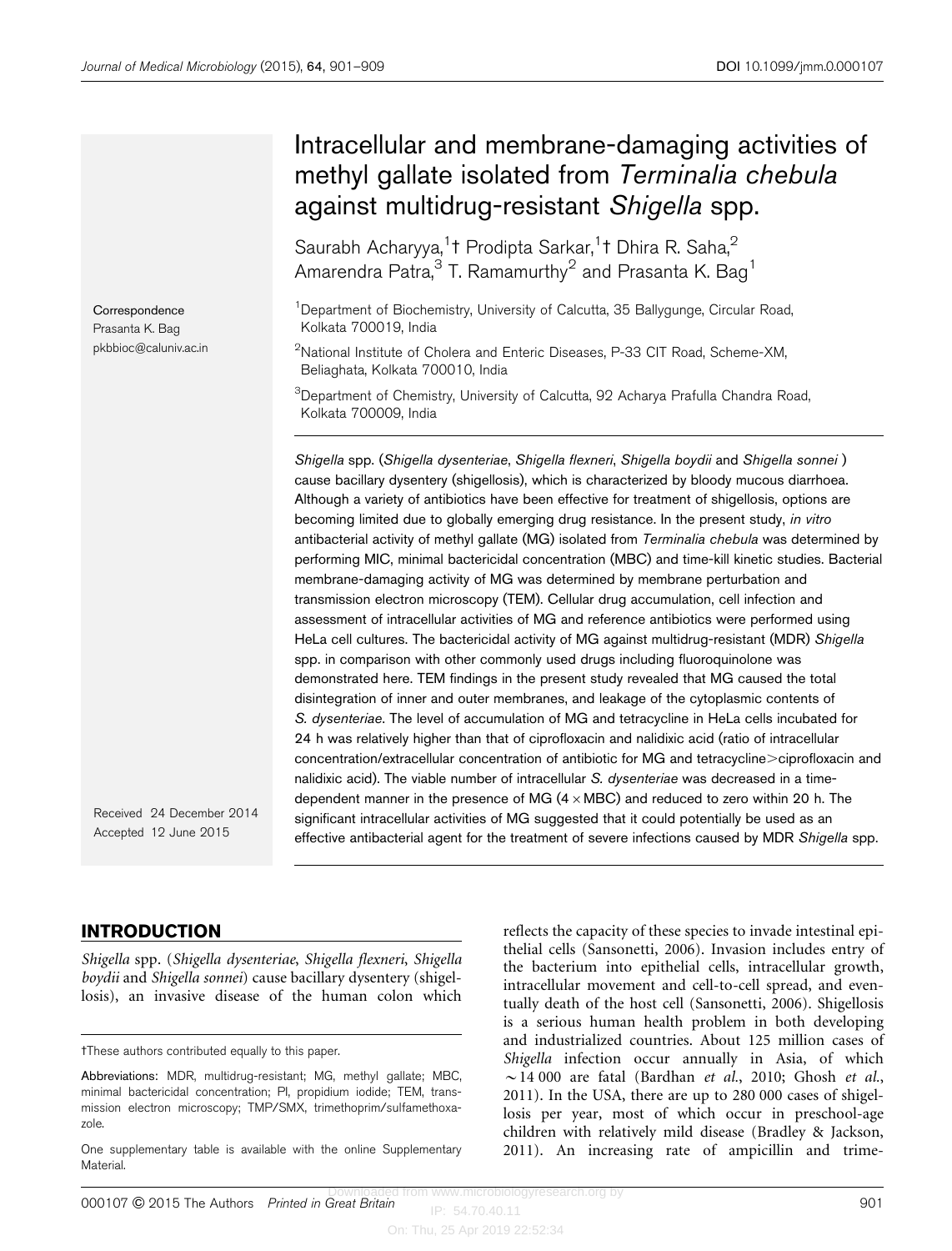thoprim/sulfamethoxazole (TMP/SMX) resistance has been reported, and multidrug-resistant (MDR) strains are becoming common. In an outbreak of MDR S. sonnei infection in the USA in 2005, 89 % of the strains were resistant to both ampicillin and TMP/SMX [\(CDC, 2006](#page-7-0)).

The distribution of serogroups of Shigella spp. differs from country to country: S. dysenteriae, S. flexneri, S. sonnei and S. boydii serogroups are predominant in developing countries, whilst S. sonnei is frequently reported in industrialized countries ([Ghosh](#page-8-0) et al., 2011). Effective antimicrobial therapy for shigellosis shortens the duration of clinical symptoms, reduces the severity of the dysentery and the threat of potential lethal complications, and prevents the spread of disease ([WHO, 2005a; Nagano](#page-8-0) et al., 2009). However, experimental treatment with first-line antimicrobial agents, including TMP/SMX, chloramphenicol, ampicillin, nalidixic acid and tetracycline, has become less effective due to the high prevalence of MDR clinical isolates amongst Shigella spp. (Dutta et al.[, 2003; Pazhani](#page-8-0) et al., 2005; [Sivapalasingam](#page-8-0) et al.[, 2006; von Seidlein](#page-8-0) et al., 2006; [Nagano](#page-8-0) et al., 2009). Fluoroquinolones, ceftriaxone and pivmecillinam are the drugs of choice at present recommended by the World Health Organization for the treatment of MDR Shigella infection in adults, children and immunocompromised hosts, as these drugs are effective at reducing mortality caused by Shigella spp. [\(Nagano](#page-8-0) et al., 2009; Traa [et al.](#page-8-0), [2010](#page-8-0); [Ghosh](#page-8-0) et al., 2011). However, reduced susceptibility of Shigella spp., especially S. dysenteriae serotype 1, to fluoroquinolones has been reported (Sarkar et al.[, 2003](#page-8-0)). In addition, the use of antimicrobials for the treatment of shigellosis varies from country to country ([Ghosh](#page-8-0) et al., [2011](#page-8-0)). Although pivmecillinam is being used in Bangladesh, it is not the drug of choice for the treatment of diarrhoea in many countries [\(Rahman](#page-8-0) et al., 2007). Ceftriaxone is an ideal drug for the treatment of shigellosis in regions where fluoroquinolone resistance is common. However, isolation of ceftriaxone-resistant Shigella spp. has also been reported [\(Rahman](#page-8-0) et al., 2007). The present antimicrobial resistance towards fluoroquinolones and ceftriaxone [\(Pazhani](#page-8-0) et al., [2005](#page-8-0); [Rahman](#page-8-0) et al., 2007; [Wong](#page-8-0) et al., 2010; [Ghosh](#page-8-0) et al., [2011](#page-8-0)) indicates that these drugs will no longer be useful, and emphasizes the need for using substitute drugs for the treatment of shigellosis.

Natural products have been used for centuries as traditional remedies to combat a variety of ailments, including infectious diseases (Ríos & Recio, 2005). Many plants conveniently available in India are used in traditional folklore medicine for the treatment of gastrointestinal disorders, such as cholera, diarrhoea and dysentery (Kala [et al.](#page-8-0), [2004](#page-8-0)). Many modern and novel drugs have their origin in traditional medicine and ethnopharmacology. Terminalia chebula Retz. (Combretaceae), commonly known as haritaki, is used for the treatment of diarrhoea, indigestion, etc., in traditional medicare systems (Kala et al.[, 2004](#page-8-0)). We have demonstrated previously that T. chebula shows promising broad-spectrum antibacterial properties, inhibiting the strains of enteropathogenic bacteria ([Acharyya](#page-7-0)

et al.[, 2009](#page-7-0)). Previously, in vitro activity of methyl gallate (MG) isolated from Galla rhois alone and in combination with reference antibiotics such as ciprofloxacin against Salmonella, Escherichia, Clostridium and Enterobacter spp. was studied (Choi et al.[, 2009\)](#page-7-0). However, the intracellular activity of MG against intracellular enteropathogens such as Shigella spp., the causative agents of shigellosis, has not yet been studied. In the present study, we demonstrated the intracellular and membrane-damaging activities of MG isolated from T. chebula against MDR Shigella spp.

# METHODS

Plant material. MG was isolated, purified and identified from fruits of T. chebula as described previously by us [\(Acharyya](#page-7-0) et al., 2012).

Bacterial strains. The clinical strains of Shigella spp. used were S. flexneri 2a (B294), S. dysenteriae 1 (NT4907), S. boydii 4 (BCH612) and S. sonnei (IDH00968SS) (strains were kindly provided by Dr Hemanta Koley, NICED, Kolkata, India). All the strains of Shigella spp. were positive for the Sereny test, and ipaH and virF genes. The strains were stored in 15 % glycerol stock at  $-70$  °C.

Antibiotic susceptibility test. Antimicrobial susceptibility testing was performed by the disc diffusion method in accordance with the Clinical and Laboratory Standards Institute guidelines ([CLSI, 2010](#page-7-0)) with commercially available disks  $(BD)$  of ampicillin  $(10 \mu g)$ , chloramphenicol (30 µg), co-trimoxazole (25 µg), ciprofloxacin (5 µg), furazolidone (100 mg), gentamicin (10 mg), neomycin (30 mg), nalidixic acid (30 µg), norfloxacin (10 µg), streptomycin (10 µg) and tetracycline (30 μg) on Mueller-Hinton agar (BD) using Escherichia coli ATCC 25922 for quality control.

Antibacterial activity. The MICs and minimal bactericidal concentrations (MBCs) of MG and reference antibiotics (streptomycin, ciprofloxacin, ampicillin, tetracycline and nalidixic acid) were determined using broth microdilution as described previously [\(Thakurta](#page-8-0) et al.[, 2007\)](#page-8-0) following the method recommended by the National Committee for Clinical Laboratory Standards ([NCCLS, 1997, 1999](#page-8-0)). A final inoculum of  $\sim$  1  $\times$  10<sup>6</sup> c.f.u. ml<sup>-1</sup> was used and the concentrations of MG tested were  $1-1000 \mu g$  ml<sup>-1</sup>.

Selection of resistant mutants in vitro. The strain S. dysenteriae 1 was grown and maintained in Mueller–Hinton agar broth (MHB) in the presence of sublethal doses of MG (32 and 64  $\mu$ g ml<sup>-1</sup>) at 37 °C. Consecutive subcultures of S. dysenteriae 1 were exposed to sublethal doses of MG for 8 weeks and the bacteria were retested periodically (at 2 week intervals) to determine any increase in MIC following the method described above.

**Time-kill kinetic study.** Cultures of bacteria in MHB ( $\sim$ 1 $\times$ 10<sup>6</sup>) c.f.u.  $ml^{-1}$ ) were incubated separately in the absence (control) and presence of drug at the MBC for 24 h at 37  $^{\circ}$ C. Samples of the bacterial cultures were removed at 2, 4, 8, 12 and 24 h to record survival counts, expressed as c.f.u.  $ml^{-1}$ . The surviving  $log_{10}c.f.u. ml^{-1}$  was plotted against time.

Determination of mammalian cell toxicity. The haemolysis test was employed to determine cellular toxicity of MG (at concentrations of  $1 \times$  to  $4 \times$  MIC) as previously described ([Situ & Bobek, 2000](#page-8-0)) using human red blood cells suspended in PBS (10 mM PBS, pH 7.4). The 100 % haemolytic control was the buffer containing 1 % Triton X-100 and the release of haemoglobin was determined at 540 nm. Toxicity of test compound was also assayed on HeLa cells as described previously ([De La Fuente](#page-7-0) et al., 2006).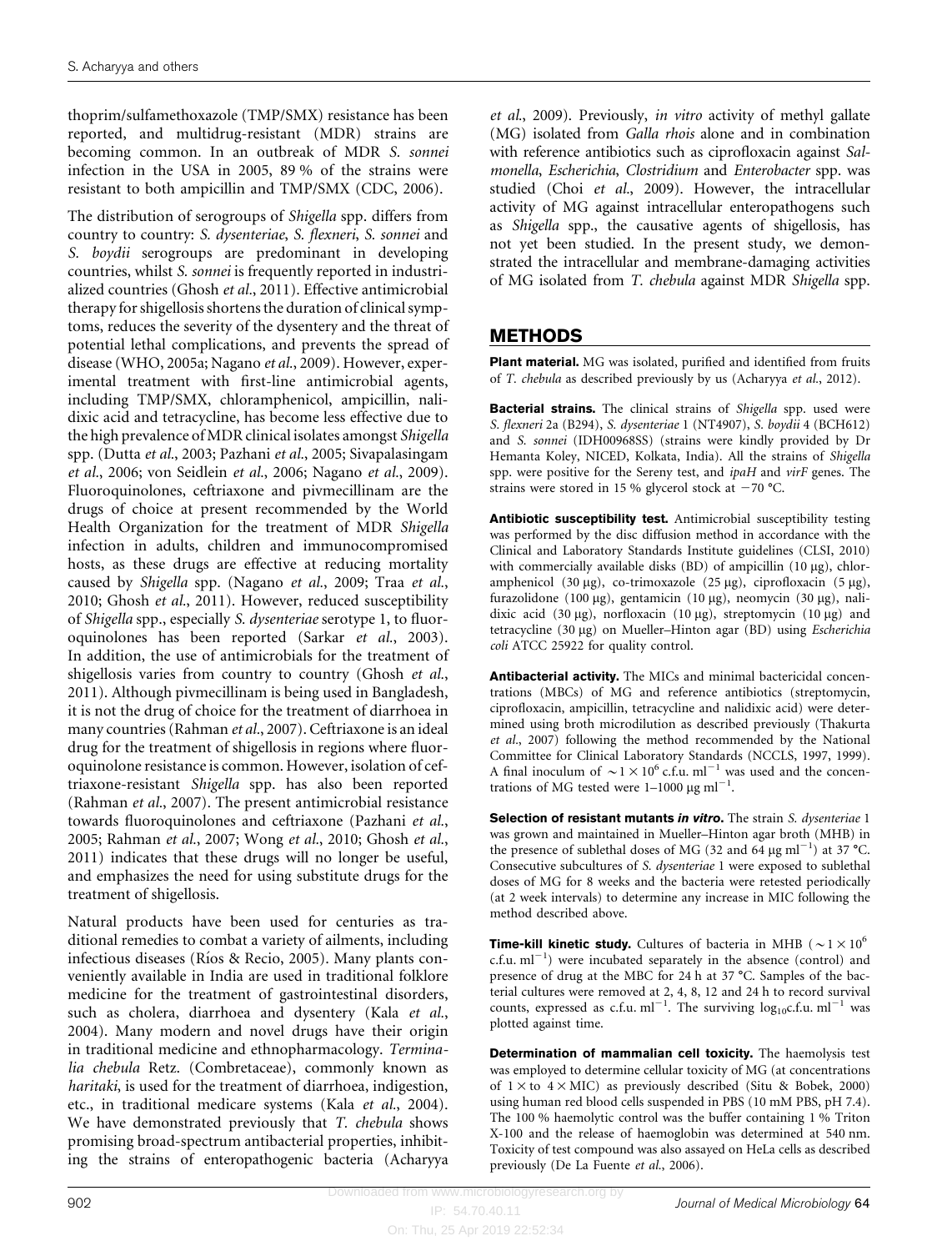Membrane perturbation assay. The membrane perturbation assay was performed using propidium iodide (PI) fluorescence detection as described previously (Tsao et al.[, 2002\)](#page-8-0). Bacteria ( $2 \times 10^7$  c.f.u. ml<sup>-1</sup>) collected from the exponential phase were cultured with MG (1  $\times$  and  $4 \times \text{MBC}$ ) at 37 °C. At various intervals, the bacteria were collected and stained with PI (10  $\mu$ g ml<sup>-1</sup>) for 10 min, and after washing the cells, dye penetration was measured by the presence of fluorescence (excitation at 535 nm and emission at 560 nm).

Transmission electron microscopy (TEM) examination. Cultures of bacteria in MHB ( $\sim$ 1 $\times$ 10<sup>7</sup> c.f.u. ml<sup>-1</sup>) were incubated separately in the absence (control) and presence of drug at  $1 \times \text{MBC}$ (256  $\mu$ g ml<sup>-1</sup>) for a period of 12 h at 37 °C. Samples of the bacterial cultures were removed at different time intervals and harvested (5000  $\mathsf{\$}$ , 10 min, 4 °C). Cells were washed with PBS, prefixed in 3 % glutaraldehyde overnight at  $4^{\circ}$ C and post-fixed in 1% osmium tetroxide for 1 h at room temperature. The cells were dehydrated in a graded series of ethanol, cleared in propylene oxide and embedded in epoxy resin. Ultrathin sections were cut in a Leica Ultracut UCT ultramicrotome. After staining the sections with uranyl acetate and lead citrate, thin sections were examined using a FEI Tecnai 12 Biotwin transmission electron microscope.

Determination of cellular antibiotic accumulation. HeLa cells were cultured in RPMI 1640 medium supplemented with 10 % FCS in an atmosphere of 95 % air/5 %  $CO<sub>2</sub>$  as described previously [\(Bag](#page-7-0) et al.[, 2008](#page-7-0)). Accumulation studies were performed as described previously ([Carryn](#page-7-0) et al., 2002; [Barcia-Macay](#page-7-0) et al., 2006). Cells were incubated with antibiotics for 24 h. Antibiotic concentration was measured by microbiological assay (by agar diffusion method) using Bacillus subtilis ATCC 6623 as the test organism.

Cell infection and assessment of intracellular activities of antibiotics. Invasion of HeLa cell monolayers by Shigella spp. has been used as a model which correlates with virulence in this organism, as penetration into epithelial cells is a requisite for virulence [\(Headley](#page-8-0) [& Payne, 1990](#page-8-0)). In the present study, we used HeLa cells as a model to study Shigella infection and killing of intracellular bacteria. All experiments were performed with the HeLa cell line. The cells were maintained as described earlier. The cells  $(5 \times 10^5 \text{ cells ml}^{-1})$  were infected by using a fresh inoculum of S. dysenteriae  $(2.5\times10^6$ c.f.u.  $ml^{-1}$ ) that had been incubated for 1 h at 37 °C and washed extensively to remove non-firmly adherent bacteria (four successive sedimentations at 1300 r.p.m. followed by gentle resuspension in prewarmed sterile PBS), yielding a mean infection index of one bacterium per four HeLa cells (as determined by counting the c.f.u.) ([Carryn](#page-7-0) et al., 2002; [Barcia-Macay](#page-7-0) et al., 2006). The cells were then incubated in fresh medium (with or without antibiotic) for up to 24 h. To ensure the absence of extracellular bacteria, the culture medium that contained cells with firmly adherent S. dysenteriae and that had not been exposed to antibiotics after the washing procedure described here were incubated at  $37^{\circ}$ C for 48 h; no bacterial growth was detected. After 24 h incubation, the cells were collected by centrifugation, washed with ice-cold sterile PBS and lysed in distilled water. The lysates were then plated on nutrient agar at appropriate dilutions for determination of the number of viable bacteria by counting of the colonies (determination of the number of c.f.u.) and used for total cell protein measurement ([Carryn](#page-7-0) et al., 2002). All results were expressed as c.f.u. (mg HeLa cell protein) $^{-1}$ .

# RESULTS

The strains of Shigella spp. included in the present study were MDR clinical isolates. These were resistant/reducedsusceptible to chloramphenicol, furazolidone, norfloxacin, nalidixic acid, co-trimoxazole and tetracycline, and some of these isolates were resistant/reduced-susceptible to ciprofloxacin (fluoroquinolone), ampicillin and streptomycin (Table S1, available in the online Supplementary Material).

# Mammalian cell toxicity

MG did not show cytotoxicity to human erythrocytes or HeLa cells (after 24 h of incubation) at concentrations of up to  $4 \times \text{MBC}$  (results not shown).

# MICs and MBCs of MG against Shigella spp

MG exhibited an MIC range of 128–256  $\mu$ g ml<sup>-1</sup> against Shigella spp., whereas the MBC was found to be in the range  $256-512 \mu g \text{ ml}^{-1}$  (Table 1). MICs and MBCs of streptomycin, tetracycline, ampicillin, nalidixic acid, ciprofloxacin and MG against Shigella spp. were determined in MHB and HeLa cell culture medium (RPMI 1640). Results are shown in Table 1.

# Time-kill studies

The MBCs (S. flexneri 2a, 512  $\mu$ g ml<sup>-1</sup>; S. dysenteriae 1, 256  $\mu$ g ml<sup>-1</sup>; S. *boydii* 4, 256  $\mu$ g ml<sup>-1</sup>; and S. *sonnei*, 512

**Table 1.** MICs and MBCs (both  $\mu$ g ml<sup>-1</sup>) of reference antibiotics and MG against Shigella spp.

ND, Not determined.

| Test compound  | S. dysenteriae 1 (NT4907) |            |                  |            | S. flexneri 2a (B294) |            |                  |                | S. boydii 4 (BCH612) |                |                  |            | S. sonnei (IDH00968SS) |            |                  |            |
|----------------|---------------------------|------------|------------------|------------|-----------------------|------------|------------------|----------------|----------------------|----------------|------------------|------------|------------------------|------------|------------------|------------|
|                | <b>MHB</b>                |            | <b>RPMI 1640</b> |            | <b>MHB</b>            |            | <b>RPMI 1640</b> |                | <b>MHB</b>           |                | <b>RPMI 1640</b> |            | <b>MHB</b>             |            | <b>RPMI 1640</b> |            |
|                | <b>MIC</b>                | <b>MBC</b> | <b>MIC</b>       | <b>MBC</b> | <b>MIC</b>            | <b>MBC</b> | <b>MIC</b>       | <b>MBC</b>     | <b>MIC</b>           | <b>MBC</b>     | <b>MIC</b>       | <b>MBC</b> | <b>MIC</b>             | <b>MBC</b> | MIC              | <b>MBC</b> |
| Streptomycin   | 256                       | 512        | 64               | 128        | 128                   | 256        | 128              | 128            | 64                   | 64             | 16               | 16         | 16                     | 32         | 16               | 16         |
| Ciprofloxacin  | 32                        | 128        | 32               | 128        | 32                    | 256        | 32               | 128            | 4                    | 4              | 8                | 8          | 32                     | 64         | 16               | 64         |
| Ampicillin     | 256                       | 256        | <b>ND</b>        | <b>ND</b>  | 256                   | 256        | <b>ND</b>        | ND             | 4                    | $\overline{4}$ | <b>ND</b>        | ND.        | 8                      | 8          | <b>ND</b>        | <b>ND</b>  |
| Tetracycline   | 32                        | 128        | 32               | 64         | 32                    | 64         | 32               | 32             | 64                   | 128            | 32               | 64         | 4                      | 16         | 8                | 8          |
| Nalidixic acid | 256                       | 512        | 256              | 512        | 128                   | 128        | 64               | 256            | 8                    | 32             | 16               | 16         | 512                    | 512        | 256              | 256        |
| MG             | 128                       | 256        | 64               | 256        | 128                   | 512        | <b>ND</b>        | N <sub>D</sub> | 128                  | 256            | <b>ND</b>        | <b>ND</b>  | 256                    | 512        | <b>ND</b>        | <b>ND</b>  |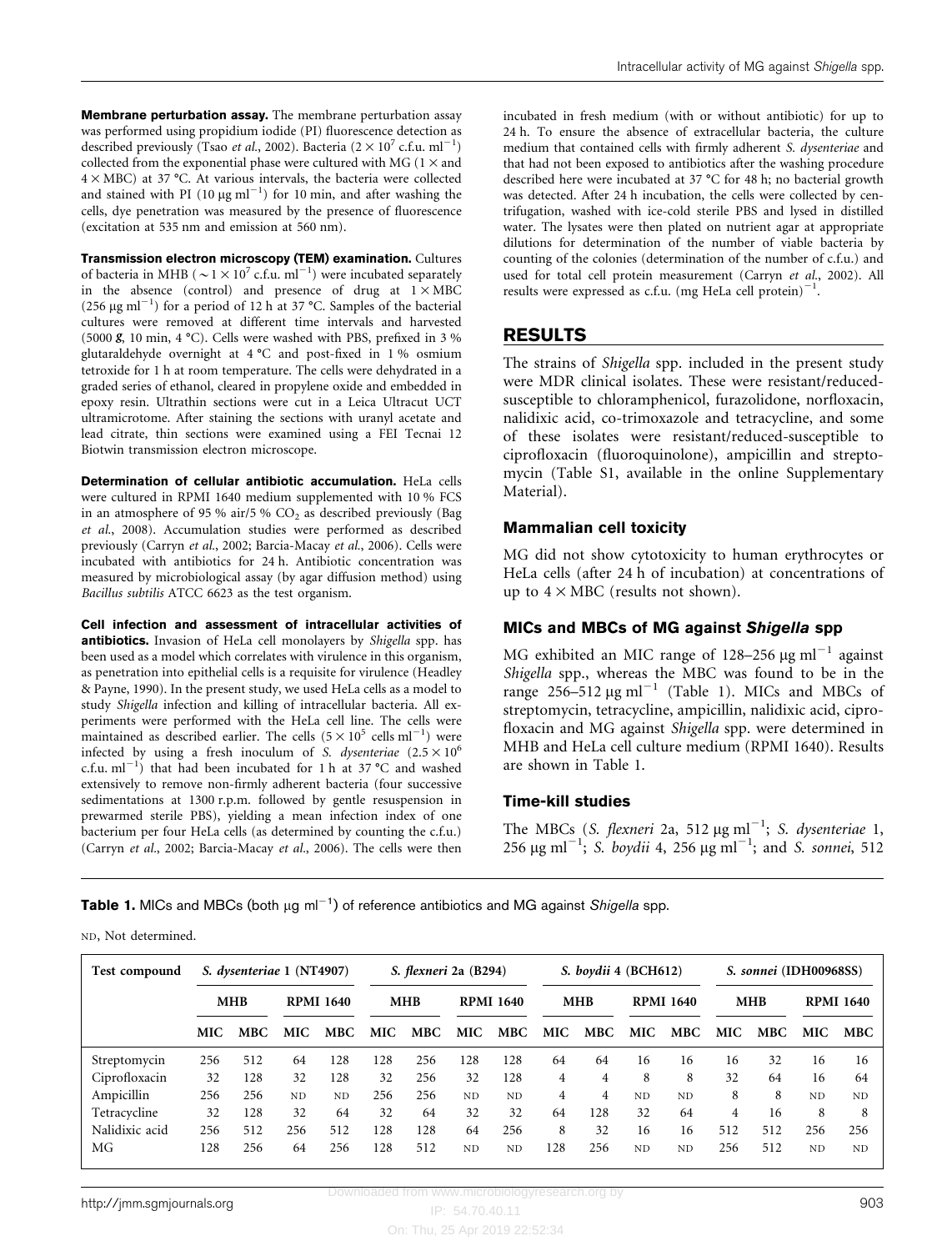$\mu$ g ml<sup>-1</sup>) of MG showed a ~6 log reduction in viable cell number (c.f.u.) within 20 h, compared with the untreated control (Fig. 1). At the MBC, MG showed a 4.74, 4.75, 3.68 and 4.13 log reduction in c.f.u. for S. dysenteriae 1, S. boydii 4, S. flexneri 2a and S. sonnei within 12 h, respectively, whereas tetracycline showed a 5.15, 4.92, 4.96 and 5.35 log reduction in c.f.u. for S. dysenteriae 1, S. boydii 4, S. flexneri 2a and S. sonnei within 12 h, respectively.

#### Selection of resistant mutants in vitro

After consecutive subculturing of S. dysenteriae 1 in the presence of sublethal doses of MG  $(32 \text{ and } 64 \mu\text{g m}^{-1})$ for a period of 8 weeks, the bacteria did not show any increase in MIC and the MIC remained constant (i.e.  $128 \mu g$  ml<sup>-1</sup>).

#### TEM observations

Untreated cells of S. dysenteriae in MHB medium after 12 h of incubation at 37  $\degree$ C showed a normal cell shape with an undamaged structure of the inner membrane, and the outer membrane layer was smooth and intact with slight folds ([Fig. 2a\)](#page-4-0). The periplasmic space was thin with a uniform appearance. However, when cells were grown in MHB supplemented with MG (256 µg ml<sup>-1</sup>;  $1 \times \text{MBC}$ ), significant membrane damage and intracellular structure changes were seen ([Fig. 2b](#page-4-0), c); both the outer membrane structure and the intracellular structure were fatally damaged. The membranes of the bacterial cells were distorted and intracellular structures were disorganized. Many empty cells were found in bacterial samples treated with MG for 12 h [\(Fig. 2c](#page-4-0)), indicating that the intracellular contents had



Fig. 1. Time-kill kinetic study of (a) S. dysenteriae 1, (b) S. flexneri 2a, (c) S. boydii 4 and (d) S. sonnei in the presence of MG at the MBC. Cells grown in the absence (control;  $\bullet$ ), and in the presence of tetracycline ( $\blacksquare$ ) and MG ( $\blacktriangle$ ) at the MBC.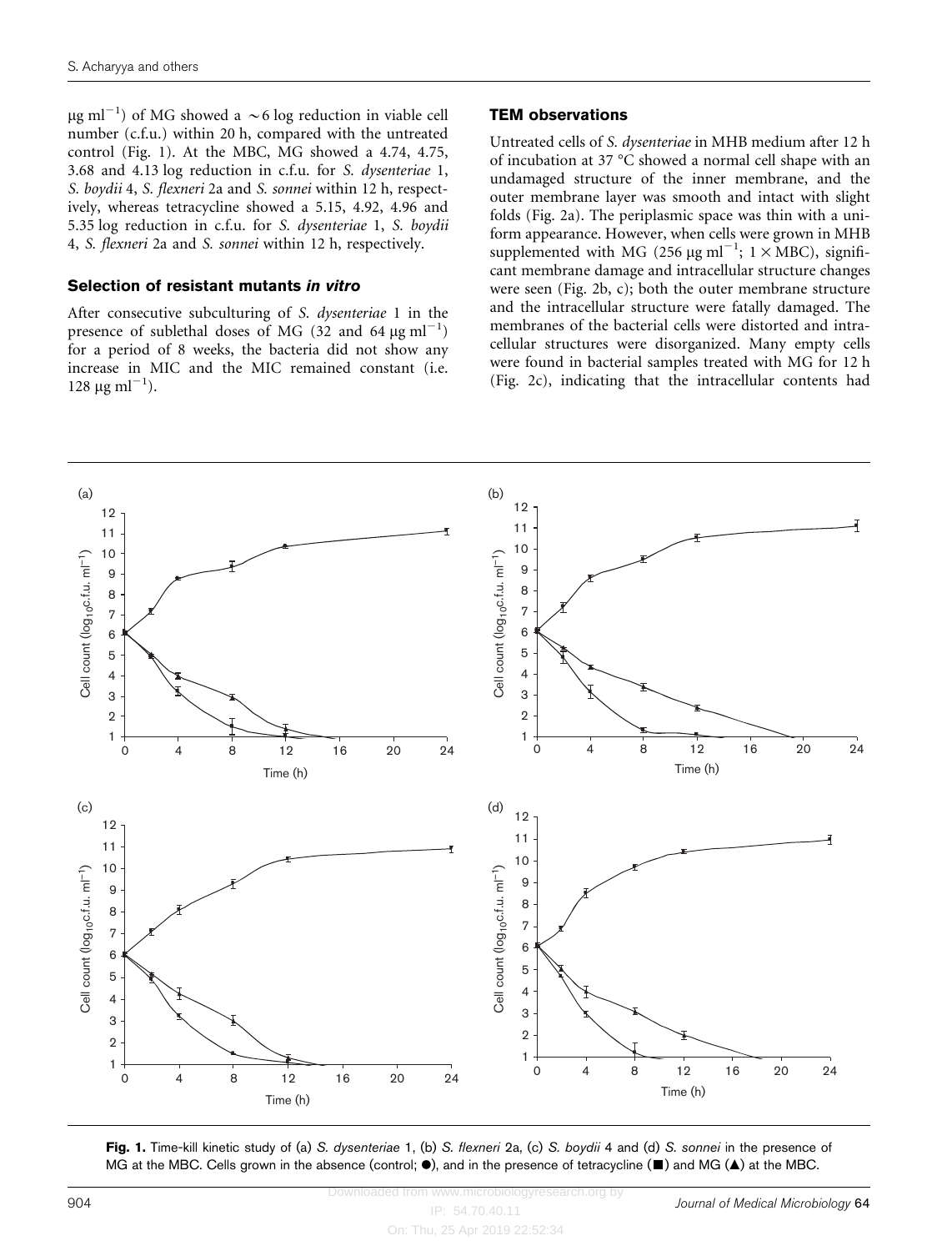<span id="page-4-0"></span>

Fig. 2. (a) TEM images of S. dysenteriae 1 cells grown in antibiotic-free MHB medium (control) for 12 h. (b, c) TEM images of S. dysenteriae 1 cells grown in MHB supplemented with MG at 256 µg ml<sup>-1</sup> (1 × MBC) after incubation for 8 (b) and 12 h (c). Arrows indicate the leakage of intracellular contents and disorganization of cell membranes.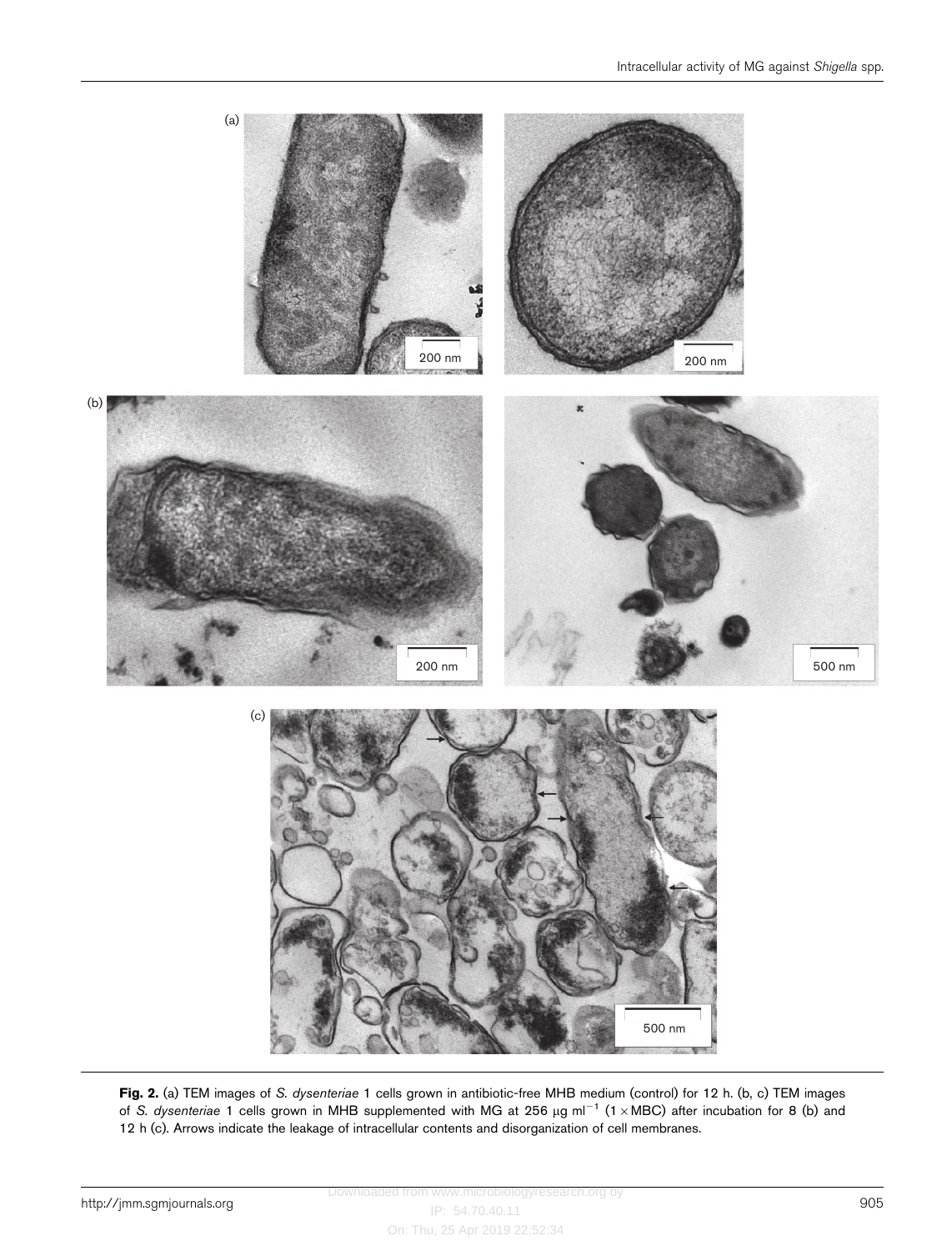

Fig. 3. Membrane perturbation assay by PI uptake after treatment with MG. At various time intervals, the bacterial cells were harvested and stained with PI. PI uptake was expressed as the absorbance in atomic units (AU; mean $\pm$ SD). Cells grown in the absence of MG ( $\bullet$ ); cells grown in presence of 1  $\times$  ( $\blacksquare$ ) and 4  $\times$  $(A)$  MBC of MG.

leaked out of the cells due to damage to the cell membrane. In addition, in the membrane perturbation assay, it was found that PI uptake increased with time after treatment with MG in a dose-dependent manner (Fig. 3).

# Cellular antibiotic accumulation and assessment of intracellular activities of antibiotics

Table 2 shows the levels of accumulation of ciprofloxacin, tetracycline, nalidixic acid and MG in HeLa cells incubated for 24 h in the presence of the drugs at  $1 \times \text{MBC}$ . The level of accumulation of MG and tetracycline was relatively higher than that of ciprofloxacin and nalidixic acid, as the ratio of intracellular concentration/extracellular concentration of antibiotic  $(C_c/C_e)$  was relatively higher for MG and tetracycline than that of ciprofloxacin and nalidixic acid.

Intracellular activity of MG and other reference antibiotics at  $4 \times \text{MBC}$  is shown in Fig. 4. At 1 h post-infection, reference antibiotic or MG was added to S. dysenteriae-infected HeLa cells and viability of intracellular bacteria was measured at different time points (0, 2, 5 and 24 h) of incubation. The viable number of intracellular bacteria was decreased in a time-dependent manner in the presence of the drugs. MG at  $4 \times \text{MBC}$  reduced the cell number [reduction of  $\sim$  4.5 log<sub>10</sub>c.f.u. (mg HeLa cells protein)<sup>-1</sup>] of intracellular S. dysenteriae to zero (below the detection level) within 24 h at 37 °C. These observations confirmed the intracellular activity of MG.

# **DISCUSSION**

Shigella is a highly infectious pathogenic micro-organism and as few as 10–100 bacterial cells can cause the disease

Table 2. Cellular accumulation of antibiotics in HeLa cells after 24 h incubation

MBCs of nalidixic acid, ciprofloxacin, tetracycline and MG were 512, 128, 64 and 256  $\mu$ g ml<sup>-1</sup>, respectively, against S. dysenteriae. Antibiotic concentration was determined by agar diffusion assay against B. subtilis.

| Antibiotic     | Antibiotic added<br>$(\mu g \text{ ml}^{-1})$ | $C_c/C_c^*$    |
|----------------|-----------------------------------------------|----------------|
| Control        | $_{0}$                                        | $\theta$       |
| Tetracycline   | 64                                            | $39.63 + 0.10$ |
| Ciprofloxacin  | 128                                           | $21.20 + 2.12$ |
| Nalidixic acid | 512                                           | $11.21 + 0.70$ |
| MG             | 256                                           | $32.74 + 2.12$ |

\* $C_c/C_e$  ratio (mean  $\pm$  SD, n=5) was calculated from the drug contents per mg of cell protein by using a conversion factor of 5 µl (mg cell  $protein)^{-1}$ .



Fig. 4. Influence of time on the rate and extent of the activities of the antibiotics against intracellular S. dysenteriae 1 upon incubation at a fixed extracellular concentration  $(4 \times \text{MBC})$ . The graphs show the change in c.f.u. from time 0  $(log_{10}c.f.u.;$  mean  $\pm$ SD; n=3) in HeLa cells (intracellular) per mg of cell protein. Intracellular growth in the absence (control;  $\blacklozenge$ ) of antibiotic; intracellular growth in the presence of MG  $(\blacksquare)$ , nalidixic acid  $(\blacktriangle)$ , tetracycline  $(\bullet)$  and ciprofloxacin  $(*)$ .

in adults [\(Kweon, 2008\)](#page-8-0). The choice of drugs for the treatment of shigellosis has become limited due to the emergence of MDR strains of Shigella spp. [\(Rahman](#page-8-0) et al., 2007; [Ghosh](#page-8-0) et al.[, 2011\)](#page-8-0). It was found in the present study that MG was significantly active against the MDR (including fluoroquinolone-resistant) clinical isolates of Shigella spp. MG at  $1 \times \text{MBC}$  exhibited a time-dependent killing effect against S. flexneri, S. dysenteriae, S. boydii and S. sonnei, and could reduce the number of viable cells (c.f.u. count) of these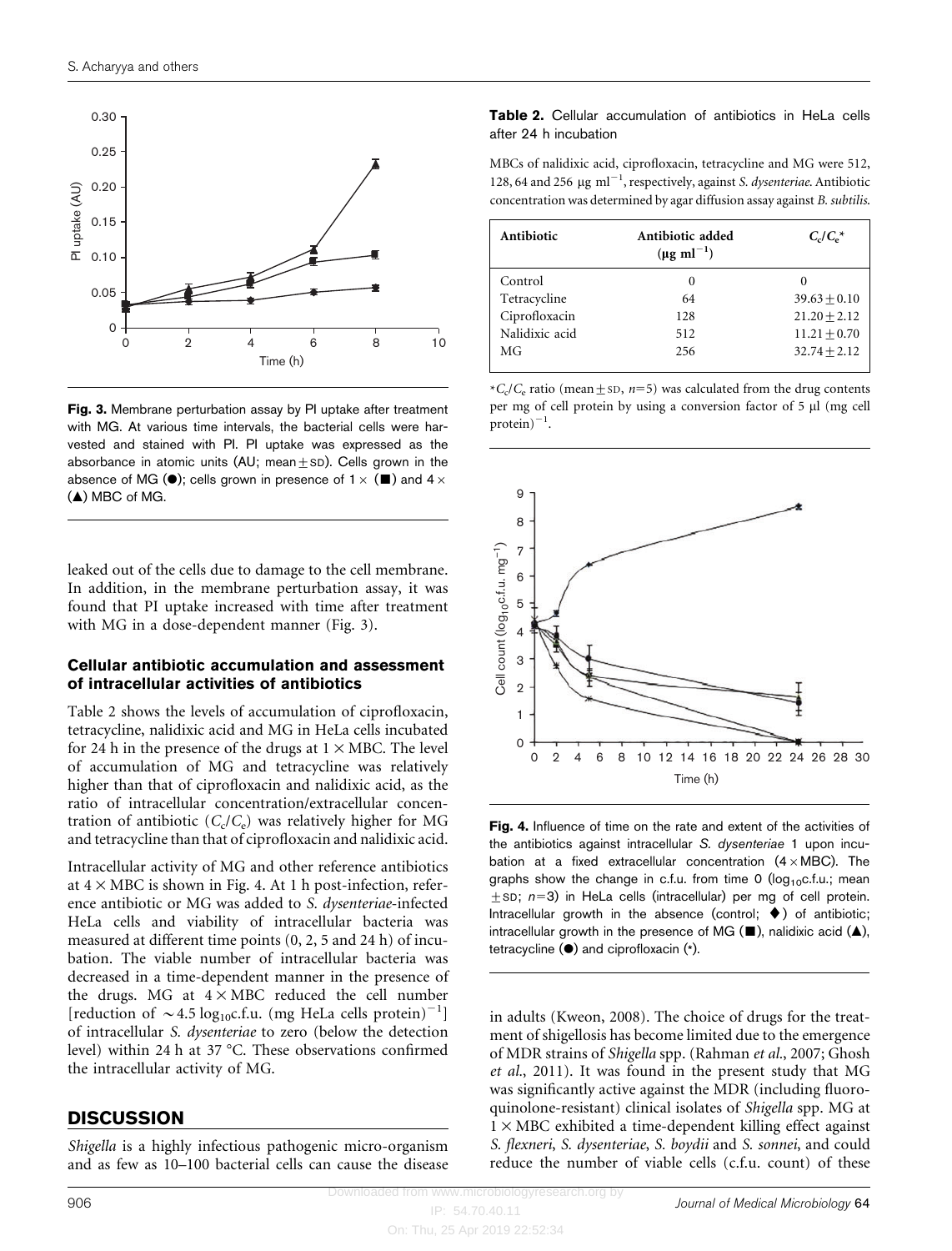species below the detection limit within 20 h. Amongst four species and many subtypes of Shigella, S. dysenteriae 1 is the only Shigella that causes epidemics and pandemics, distinguished by high fever, cramps, seizures, bloody diarrhoea and dysentery, and haemolytic uraemic syndrome, and shows enormously high fatality rates amongst children and adults (Sur et al.[, 2004; Pozsgay](#page-8-0) et al., 2007; [McKenzie](#page-8-0) et al.[, 2008](#page-8-0); [Barman](#page-7-0) et al., 2011). S. dysenteriae 1 causes recurrent disease in Asian countries such as India and Bangladesh (Dutta et al.[, 2003; von Seidlein](#page-8-0) et al., 2006; [Emch](#page-8-0) et al.[, 2008\)](#page-8-0). Several outbreaks of S. dysenteriae 1 infection were associated with fluoroquinolone-resistant bacteria [\(Sarkar](#page-8-0) et al., 2003; [WHO, 2005b](#page-8-0)). In addition, amongst the strains of Shigella studied here, S. dysenteriae 1 showed the highest overall resistance in terms of MICs and MBCs against all of the reference drugs tested here, including quinolones and fluoroquinolones. Hence, S. dysenteriae 1 was chosen for further studies.

TEM findings in the present study revealed that exposure of S. dysenteriae 1 to MG at  $1 \times \text{MBC}$  resulted in disintegration of the bacterial cell membrane. Our TEM study demonstrated that MG caused damage to the outer membrane of Shigella, total disintegration of the inner and outer membranes, and leakage of the cytoplasmic contents. The increased uptake of PI in the MG-treated cells of S. dysenteriae in our study further confirmed that MG altered the cell membrane structure, resulting in disruption of the permeability barrier of the microbial membrane structures. This antibacterial effect of MG observed in this study is consistent with the results reported recently (Sánchez et al., 2013) where the membrane-damaging activity of MG isolated from Acacia farnesiana against Vibrio cholerae was demonstrated. In addition, bactericidal activity of antibiotics and natural products such as paenibacterin, curcumin, etc., has been demonstrated previously, which was associated with disruption of the outer membrane of Gram-negative bacteria/ damage of the cytoplasmic membrane of both Gram-negative and Gram-positive bacteria [\(Huang & Yousef, 2014](#page-8-0); [Tyagi](#page-8-0) et al.[, 2015](#page-8-0)). The bacterial cytoplasmic membrane is indispensable to bacterial life as it contains one-third of the proteins in a cell and is the location for many crucial processes [\(Hurdle](#page-8-0) et al., 2011; [Huang & Yousef, 2014](#page-8-0)). Therefore, these antibacterial agents, including MG, may interfere with numerous cellular functions by damaging the cell membrane [\(Hurdle](#page-8-0) et al., 2011; [Huang & Yousef, 2014](#page-8-0)).

Various antibiotics have been effective for the treatment of shigellosis, although options are becoming limited due to globally emerging drug resistance (Sack et al.[, 2001\)](#page-8-0). Originally, both sulfonamides and tetracycline were effective, but Shigella strains rapidly developed resistance to these agents (Sack et al.[, 2001\)](#page-8-0). Ampicillin and TMP/SMX were then used, and continue to be effective in many industrialized countries. Unfortunately, in many parts of the world, strains of all species of Shigella have become resistant to these low-cost agents and neither can now be confidently used as empiric therapy for shigellosis (Sack [et al.](#page-8-0), [2001\)](#page-8-0). One of the few remaining, relatively inexpensive

and effective drugs for shigellosis is the quinolone, nalidixic acid. Unfortunately, resistance to nalidixic acid is also common; in regions where it was introduced to treat epidemic shigellosis due to shiga bacillus, resistance developed within 6 months (Sack et al.[, 2001\)](#page-8-0). Although fluoroquinolones and ceftriaxone are able to penetrate mammalian cells and are effective against the MDR strains of Shigella spp., several reports on antimicrobial resistance/reduced susceptibility of Shigella spp., especially S. dysenteriae, towards fluoroquinolones and ceftriaxone indicate that these drugs will no longer be useful (Sarkar et al.[, 2003;](#page-8-0) [Rahman](#page-8-0) et al., 2007; [Nagano](#page-8-0) et al., 2009; Traa [et al.](#page-8-0), [2010;](#page-8-0) Ghosh et al.[, 2011](#page-8-0)). Moreover, these drugs are expensive. Thus, there are very few antibiotic options. In our study, after consecutive subculturing of S. dysenteriae 1 in the presence of sublethal doses of MG for 8 weeks, the bacteria did not show any increase in MIC, indicating that exposure to MG for this long period of time did not produce any MG resistance. It has been suggested previously that unlike other conventional antibiotics, membrane-active agents are less likely to mediate antibiotic resistance in treated bacteria [\(Hurdle](#page-8-0) et al., [2011; Huang & Yousef, 2014](#page-8-0)). As MG clearly damages bacterial cytoplasmic membranes and S. dysenteriae treated with MG did not show any MG resistance, in terms of the challenges of antibacterial resistance, MG could be a potential candidate for the treatment of emerging infectious disease such as shigellosis. We have demonstrated here the killing effect of MG on extracellular and intracellular (in HeLa cells) growth of S. dysenteriae. Correlation of the killing effect of MG and tetracycline on S. dysenteriae between its extracellular and intracellular (in HeLa cells) growth has been compared by combining data for MG and tetracycline from Figs 1 and 4 ([Fig. 5](#page-7-0)). It was interesting to note that there was no significant difference between the two sets of data ( $P \ge 0.4659$ ) for MG and tetracycline. The correlation coefficients between the effect on extracellular and intracellular growth of MG and tetracycline are 0.9999 and 0.9973, respectively. In addition, we have demonstrated here the significant penetration and accumulation of MG inside HeLa cells. The  $C_c/C_e$  ratios for ciprofloxacin, tetracycline and MG were 21.20, 39.63 and 32.74, respectively, i.e. ciprofloxacin, tetracycline and MG were accumulated up to 21.20-, 39.63- and 32.74-fold inside HeLa cells, respectively. Hence, it can be suggested following the analysis of [Barcia-Macay](#page-7-0) et al. (2006) that ciprofloxacin, MG and tetracycline achieved high levels (21.20 to 39.63-fold) of accumulation. Penetration of antibiotics in effective concentrations inside cells is one of the important criteria to kill intracellular pathogens ([Kadurugamuwa](#page-8-0) [& Beveridge, 1998\)](#page-8-0). The intracellular killing activity of MG was comparable with that of ciprofloxacin, and stronger than that of nalidixic acid and tetracycline.

The most striking features of MG were its activity against clinical isolates of Shigella, which are resistant/reducedsusceptible to the antimicrobial agents recommended by the World Health Organization, including TMP/SMX,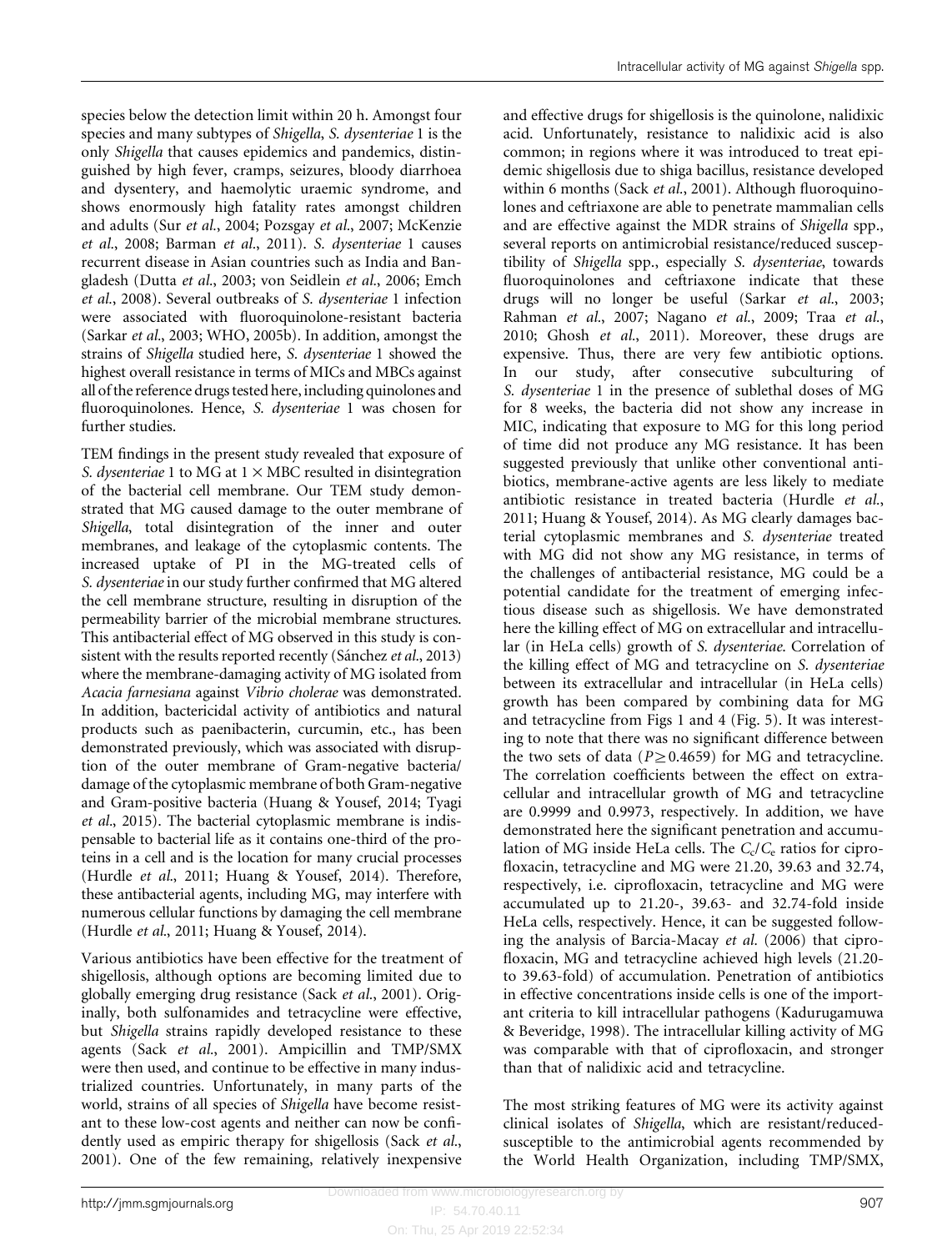<span id="page-7-0"></span>

Fig. 5. Combined data for MG and tetracycline from Figs 1 and 4. The values on the y-axes indicate the  $log_{10}c.f.u.$  (ml broth)<sup>-1</sup>  $(\blacklozenge)$  or log<sub>10</sub>c.f.u. (mg HeLa cell protein)<sup>-1</sup> (. Correlation of killing effect of (a) MG and (b) tetracycline on S. dysenteriae between extracellular  $(\blacklozenge)$  and intracellular (HeLa cells) ( $\blacksquare$ ) growth. Statistical analysis (analysis of covariance) shows that there was no significant difference between the two sets of data  $(P \ge 0.4659)$  for MG and tetracycline. Correlation coefficients between the effect on extracellular and intracellular growth of MG and tetracycline are 0.9999 and 0.9973, respectively.

chloramphenicol, ampicillin, nalidixic acid, tetracycline and fluoroquinolone like ciprofloxacin, and its uniform bactericidal power against four species of MDR Shigella. In addition, exposure of S. dysenteriae to MG for a long period of time did not produce any MG resistance. Considering these results and the significant inhibitory, in vitro and intracellular bactericidal activities of MG demonstrated here, it is suggested that it could be considered as a potential effective antibacterial agent for the treatment of severe infections caused by MDR Shigella spp., particularly those resistant/reduced-susceptible to most of the recommended antibiotics. However, it is so far unclear whether the membrane damage was the sole bactericidal mode of MG action. It may have an effect on the cellular proteins and nucleic acid in addition to the membranes. The binding with the membrane and the transport of MG across the membrane and its effect on cell components could be studied in detail in the future.

#### ACKNOWLEDGEMENTS

We thank CAS (UGC), DST-FIST and IPLS (DBT) for providing some of the instrument facilities (FPLC, dynamic light scattering, spectrofluorimetry, etc.) at the Department of Biochemistry, University of Calcutta. This work was partially supported by the Indian Council of Medical Research (ICMR), New Delhi, India (59/ 6/2001/BMS/TRM). The Fellowship to S.A. was supported by ICMR and the University Grants Commission, New Delhi, India.

#### REFERENCES

Acharyya, S., Patra, A. & Bag, P. K. (2009). Evaluation of the antimicrobial activity of some medicinal plants against enteric bacteria with particular reference to multi-drug resistant Vibrio cholerae. Trop J Pharm Res 8, 231–237.

Acharyya, S., Patra, A. & Bag, P. K. (2012). A comparative study on antioxidant potential of nine Indian medicinal plants. CIBTECH J Pharm Sci 1, 16–23.

Bag, P. K., Bhowmik, P., Hajra, T. K., Ramamurthy, T., Sarkar, P., Majumder, M., Chowdhury, G. & Das, S. C. (2008). Putative virulence traits and pathogenicity of Vibrio cholerae non-O1, non-O139 isolates from surface waters in Kolkata, India. Appl Environ Microbiol 74, 5635–5644.

Barcia-Macay, M., Seral, C., Mingeot-Leclercq, M. P., Tulkens, P. M. & Van Bambeke, F. (2006). Pharmacodynamic evaluation of the intracellular activities of antibiotics against Staphylococcus aureus in a model of THP-1 macrophages. Antimicrob Agents Chemother 50, 841–851.

Bardhan, P., Faruque, A. S., Naheed, A. & Sack, D. A. (2010). Decrease in shigellosis-related deaths without Shigella spp.-specific interventions, Asia. Emerg Infect Dis 16, 1718–1723.

Barman, S., Kumar, R., Chowdhury, G., Rani Saha, D., Wajima, T., Hamabata, T., Ramamurthy, T., Balakrish Nair, G., Takeda, Y. & Koley, H. (2011). Live non-invasive Shigella dysenteriae 1 strain induces homologous protective immunity in a guinea pig colitis model. Microbiol Immunol 55, 683–693.

Bradley, J. S., Jackson, M. A. & Committee on Infectious Diseases (2011). The use of systemic and topical fluoroquinolones. Pediatrics 128, e1034–e1045.

Carryn, S., Van Bambeke, F., Mingeot-Leclercq, M. P. & Tulkens, P. M. (2002). Comparative intracellular (THP-1 macrophage) and extracellular activities of  $\beta$ -lactams, azithromycin, gentamicin, and fluoroquinolones against Listeria monocytogenes at clinically relevant concentrations. Antimicrob Agents Chemother 46, 2095–2103.

CDC (2006). Outbreaks of multidrug-resistant Shigella sonnei gastroenteritis associated with day care centers: Kansas Kentucky, Missouri, 2005. MMWR Morb Mortal Wkly Rep 55, 1068–1071.

Choi, J.-G., Kang, O.-H., Lee, Y.-S., Oh, Y.-C., Chae, H.-S., Jang, H.-J., Shin, D.-W. & Kwon, D.-Y. (2009). Antibacterial activity of methyl gallate isolated from Galla Rhois or carvacrol combined with nalidixic acid against nalidixic acid resistant bacteria. Molecules 14, 1773–1780.

CLSI (2010). Performance Standards for Antimicrobial Susceptibility Testing; 18th Information Supplement M100-S20. Wayne, PA: Clinical and Laboratory Standards Institute.

De La Fuente, R., Sonawane, N. D., Arumainayagam, D. & Verkman, A. S. (2006). Small molecules with antimicrobial activity against E. coli and P. aeruginosa identified by high-throughput screening. Br J Pharmacol 149, 551–559.